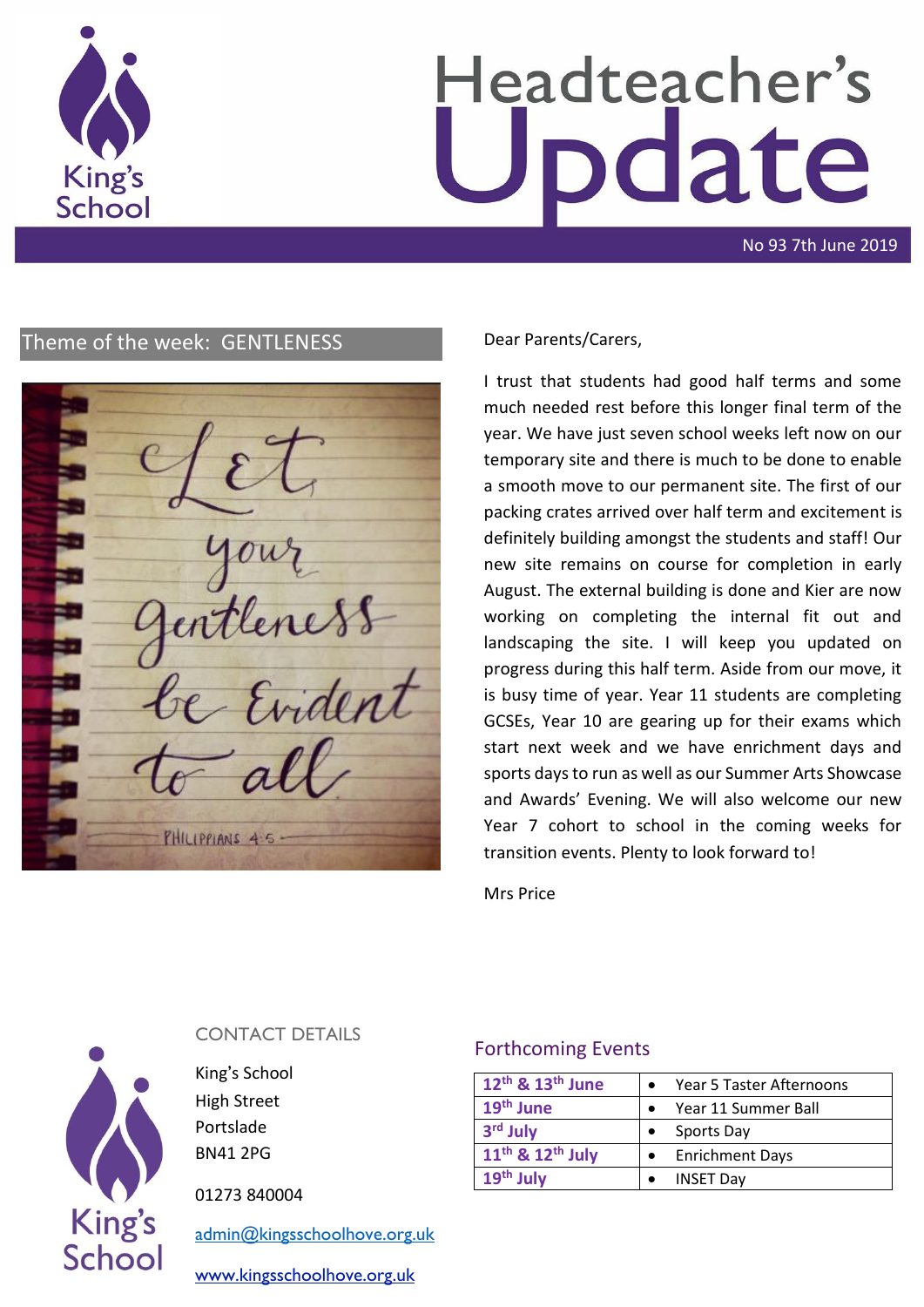# **King's School**

# Basketball Success

Lewis in Year 9 has been accepted onto the Sussex



basketball team. He is one of 12 boys chosen out of over 100 boys his age in the whole of Sussex. Many congratulations to Lewis and we look forward to hearing about his continued success playing at county level.

# National Book Tokens

National Book Tokens are running a competition for a school to win over £5000 worth of books. This would be a massive step towards equipping our new library! Please take a moment to nominate the school and you could also win a prize for yourself: <https://www.nationalbooktokens.com/schools>

# Sports Day

On **Wednesday 3rd July** we will again be hosting our annual school Sports Day at Withdean Stadium. The day will follow the pattern of previous years where students will sign up to take part in one of three morning activities: rounders, benchball or athletic field events. Students who are participating in the field events in the morning will be taken to the Withdean Stadium by coach and those playing rounders and benchball will do so on our school site.

Once the rounders and benchball competitions are finished the remaining students will then be taken via coach to the Withdean Stadium for the afternoon running events, all students will therefore be at the Withdean Stadium for the afternoon events. The afternoon will consist of the running races ranging from 75m to 1500m, finishing with house relays. Throughout the whole day students will compete for points for their house and we will announce the winner of the day once the final races have finished. Parents/carers are warmly welcomed to attend the event at the Withdean Stadium from 12.30pm onwards and will be asked to sit in the allocated parent/carer seats by the finish line.

At the conclusion of the day, **students will be released from the Withdean Stadium** in order to make their own way home. Please note that there will be no transport to bring students back to school. We look forward to another great Sports Day!

# Grand Union Canal Race

Thank you to all the parents and carers who sponsored me for the Grand Union Canal Race and sent in



messages of support. I am pleased to say that I completed the 145 mile foot race from Birmingham to London, exceeding my expectations by completing the course in 37 hours and 40 minutes and coming in 3<sup>rd</sup> lady. You can find the official results and more information

about the race here:<https://canalrace.org.uk/results/>

#### *Mrs Price*



# Senior Team Elections

We are excited to be receiving some applications for Head Boy and Head Girl! The role is open to all, and we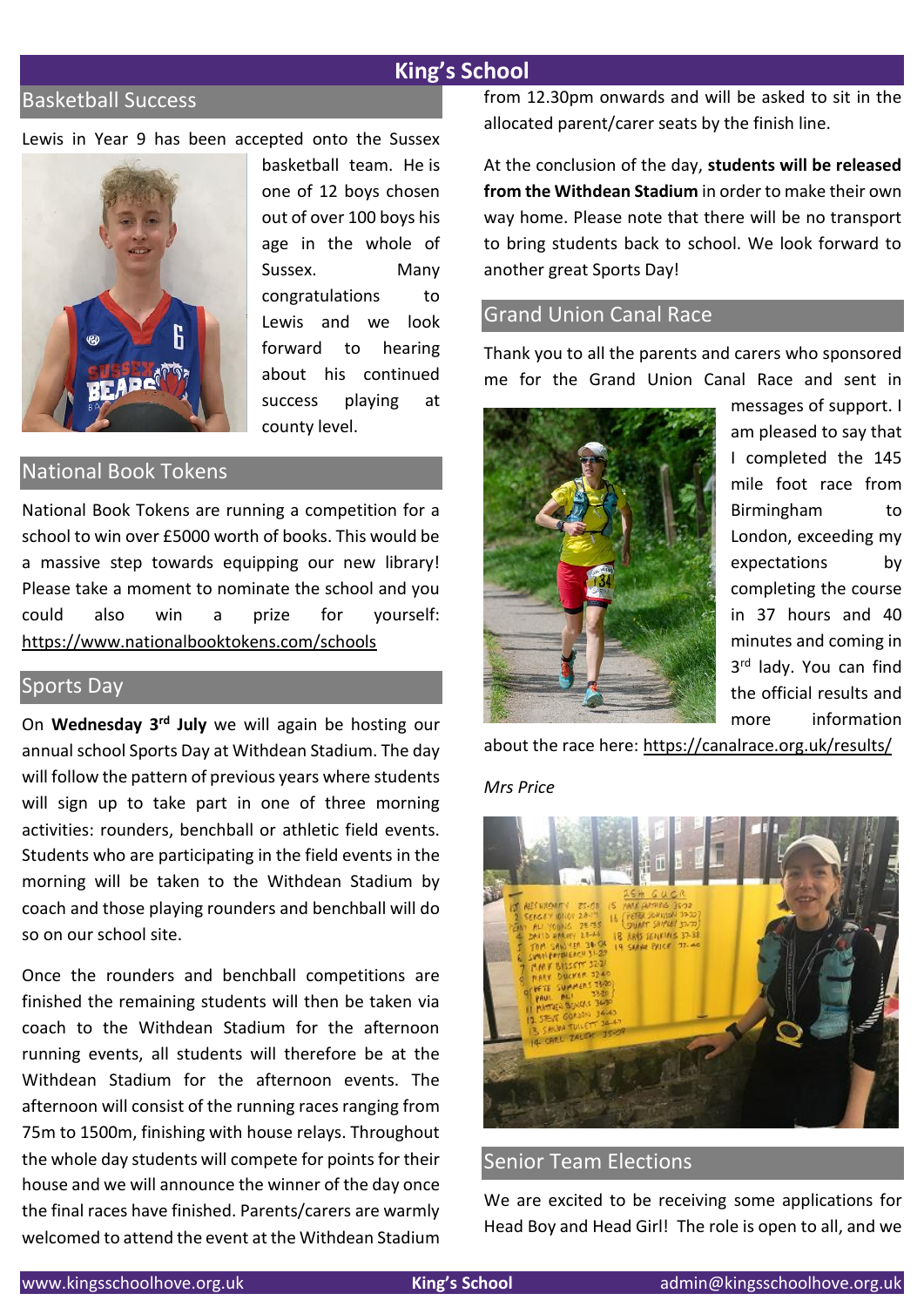# **King's School**

would love all students to consider whether they would both support the continual drive to improve King's and whether they would enjoy the position.

**Deadlines for applications are next Monday, June 10th .** These are to be hard copy and handed in to reception. We look forward to presenting our new Senior Team very soon!

# Year 10 Exams

Next week sees the start of our Year 10 Exam season. The students are being prepared by their subject teachers for this and will be given guidance on suggested revision materials and techniques as well as details of what they will be assessed on. This will be their first experience of full GCSE exam papers and so it is a good opportunity to learn the process of effective preparation through revision. In order to give them an experience of Exam hall procedure we are conducting some of the exams (Monday Exams) off site at Portslade Baptist Church, they will be escorted from school to the Church and back again afterwards by school staff.



# Student of The Week

Student of the Week for **Year 7** is Muhannad Yabroudi for continuous hard work in Maths and Computing; he hands out books for Mr Knowles and always asks how he can help.

**Year 8** Student of the Week is Elouise Fahey who was nominated for her great work ethic and effort in Art this week, as well as receiving praise for her respect and responsibility shown across subjects such as Maths and History!

Emily Pratt has been chosen as Student of the Week for **Year 9** for excellent participation in Assembly. Thank you Emily.

Chosen as Student of the Week for **Year 10** is Emily Muzio, nominated for excellent work and focus during Spanish this week. Well done Emily!

## Enrichment Days

Our summer Enrichment Days are nearly with us. On **July 11th and 12th ,** the school will be undertaking a number of exciting activities. Letters with specific details for each year will be circulated very soon. Should you have questions or queries, please emails [admin@kingsschoolhove.org.uk](mailto:admin@kingsschoolhove.org.uk)

# School Uniform Information

LogoSports, who supply our school uniform, are opening their store on Saturday 29<sup>th</sup> June 1pm to 5pm for King's students only. This is an opportunity for parents/carers and students to come to the store to try on uniform before the extremely busy period over the summer. This has also been scheduled to coincide with **the 10% discount on all purchases throughout June**. Parents/carers can make purchases in the store or online with the code SUMMER19.

Please ensure that all uniform purchased adheres to our uniform policy. As per Mrs Price's letter, on uniform standards issued on the 4<sup>th</sup> April, from September 2019 **our uniform policy has been slightly amended** to state that skirts must be "below the knee". Shorter skirts lengths will not be permitted. Parents/carers are asked to ensure that their children have skirts of sufficient length in time for the start of the new academic year. Please ensure there is room for growth. If you haven't